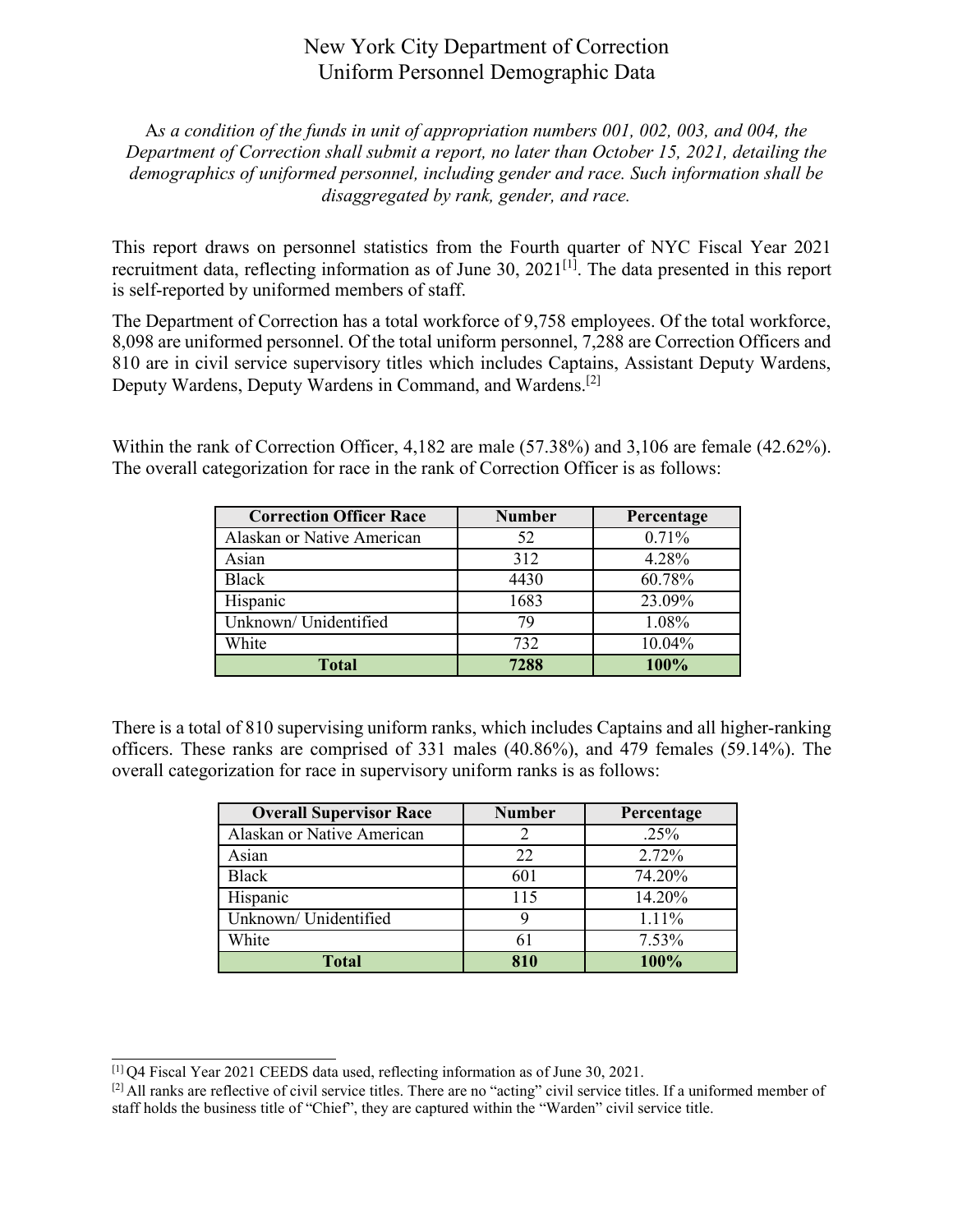There is a total of 694 Captains. Within this rank, there are 283 males (40.78%) and 411 females (59.22%). The categorization for race in the rank of Captain is as follows:

| <b>Captain Race</b>        | <b>Number</b> | Percentage |
|----------------------------|---------------|------------|
| Alaskan or Native American |               | $.29\%$    |
| Asian                      | 19            | 2.74%      |
| <b>Black</b>               | 510           | 73.49%     |
| Hispanic                   | 101           | 14.55%     |
| Unknown/ Unidentified      |               | 1.01%      |
| White                      | 55            | 7.93%      |
| <b>Total</b>               | 694           | 100%       |

There is a total of 85 Assistant Deputy Wardens. Within this rank, there are 36 males (42.35%) and 49 females (57.65%). The categorization for race in the rank of Assistant Deputy Warden is as follows:

| <b>Assistant Deputy Warden Race</b> | <b>Number</b> | Percentage |
|-------------------------------------|---------------|------------|
| Alaskan or Native American          |               | $0\%$      |
| Asian                               |               | 2.35%      |
| <b>Black</b>                        | 65            | 76.47%     |
| Hispanic                            |               | 12.94%     |
| Unknown/ Unidentified               |               | 2.35%      |
| White                               |               | 5.88%%     |
| <b>Total</b>                        | 85            | 100%       |

There is a total of 21 Deputy Wardens. Within this rank, there are 8 males (38.1%) and 13 females (61.90%). The categorization for race in the rank of Deputy Warden is as follows:

| <b>Deputy Warden Race</b>  | <b>Number</b> | Percentage |
|----------------------------|---------------|------------|
| Alaskan or Native American |               | $0\%$      |
| Asian                      |               | 4.76%      |
| Black                      | 17            | 80.95%     |
| Hispanic                   |               | 14.29%     |
| Unknown/ Unidentified      |               | $0\%$      |
| White                      |               | $0\%$      |
| Total                      |               | 100%       |